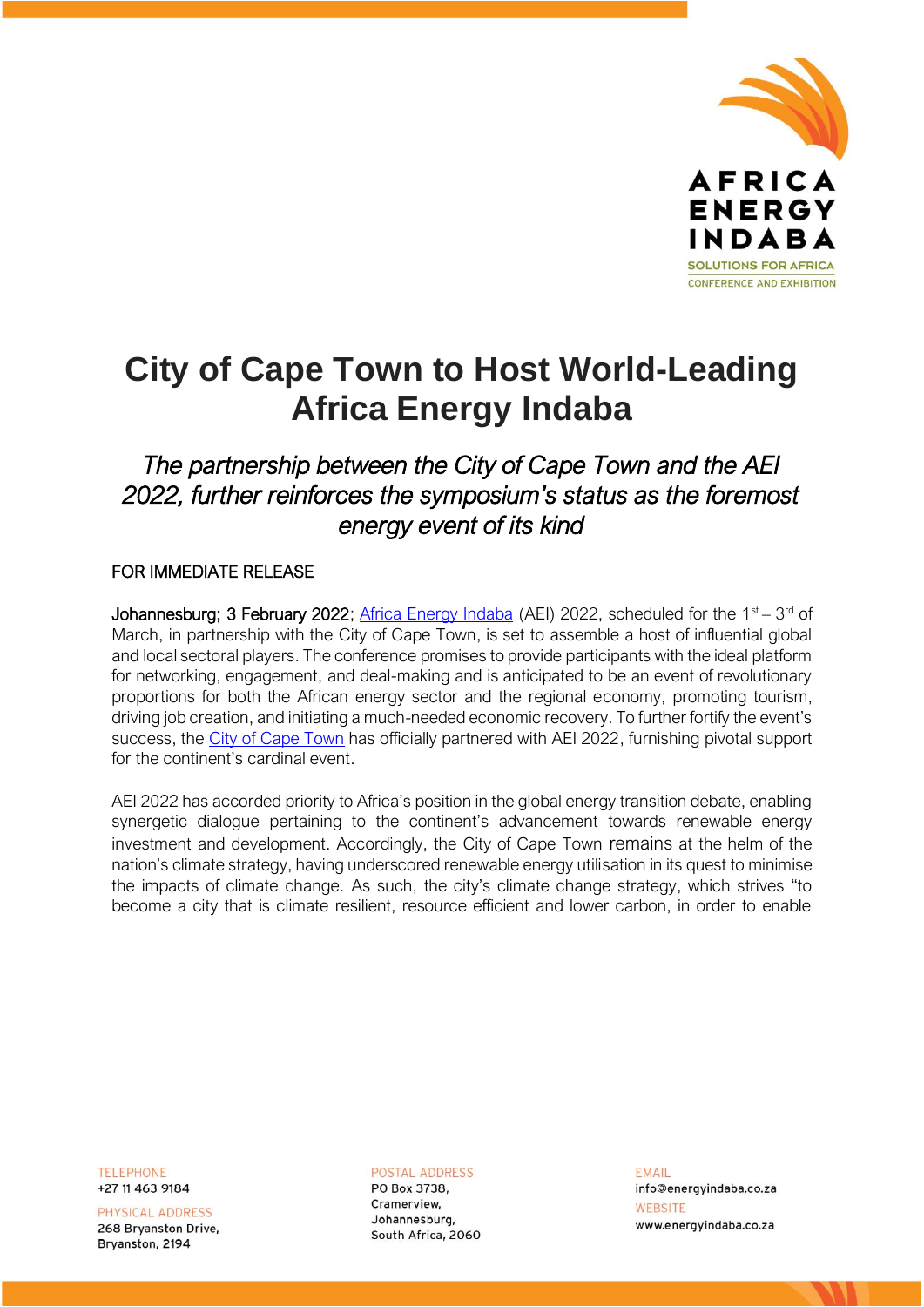sustainable and inclusive economic and social development, and environmental sustainability," is making significant strides in mitigating emissions and driving renewable elevations.

Aiming to realise carbon neutrality by 2050, the city is proactively incentivising independent power producers, ultimately driving clean power generation, distribution, and utilisation. Furthermore, in its endeavour to prepare for an inverter-based grid, the city is enabling tariff and business model development and technical provisions. The city purports to promote the emergence of a hydrogen economy, acknowledging the pivotal role the resource is set to play within the transport and manufacturing sectors. AEI 2022 will assist in powering this target, hosting profound debates focused on the immense growth potential in the hydrogen space, whilst considering the escalating demand and global focus on carbon footprint reduction and enhanced energy security.

The City of Cape Town is not only a high-performance, African business hub that promotes big ideas and innovation, but prioritises inclusivity striving to create a safe, sustainable, vibrant urban environment for future generations. Its expanding skills market gives rise to extensive work and investment opportunities. Moreover, the city is hailed one of the globe's top tourist destinations and possesses all the attributes that appeal to people seeking the ideal city in which to live, work, play and invest. Additionally, the region comprises a myriad of national business heads with a booming knowledge economy.

The [Invest Cape Town](https://www.investcapetown.com/) initiative is one of many examples of the city's commitment to creating a platform that contributes to the increased awareness, attractiveness, and competitiveness of the city as an ideal place to do business. Its mission is to attract and retain foreign direct investment which is of strategic importance to the economic development of Cape Town and the nation at large.

Dubbed the 'Mother City', Cape Town is ranked amongst the world's top tourism destinations. Pre-COVID, 10 979 946 million passenger arrivals and departures were recorded by [Cape Town](https://www.airports.co.za/airports/cape-town-international-airport)  [International Airport](https://www.airports.co.za/airports/cape-town-international-airport) (CTIA) in 2019. As international travel continues to open up for international travelers, the AEI 2022 will be momentous in fostering a post-pandemic recovery in the city of Cape Town. Moreover, delegates attending the event will be presented with opportunities that extend far beyond the AEI 2022.

Executive Mayor of Cape Town Geordin Hill Lewis states, "The City of Cape Town is on track to become the only South African city with a reliable, affordable and environmentally-conscious electricity supply. There could not have been a better choice of location for this year's African Energy Indaba, and we are honored to welcome energy experts from around the continent and the world to the Mother City. We are excited to draw on the expertise — and the ideas presented — at the Indaba to inform our own process of ending load shedding, diversifying our energy mix, and driving action to combat climate change. In addition, we are eager to explore opportunities in the oil, gas, and hydrogen economies as we work towards rapid but sustainable economic growth in Cape Town. The City expects the AEI 2022 to be an important episode in this ongoing programme of action."

The partnership between the City of Cape Town and the AEI, further reinforces the symposium's status as the foremost energy event of its kind. The conference is resolute in ensuring that the city fully realises the opportunities transpiring from the event and is anticipated to be even more successful than initially envisaged.